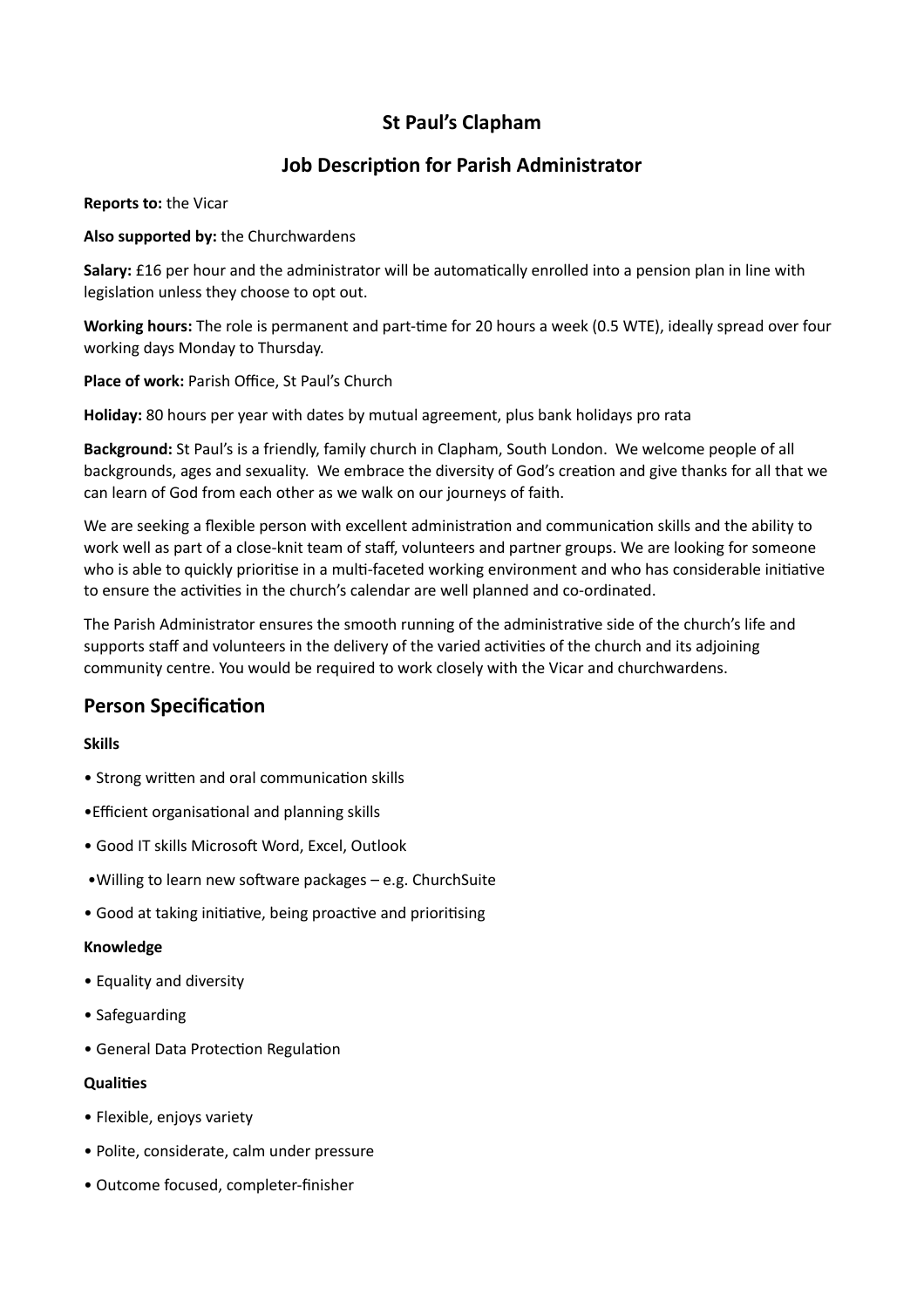- Strong eye for detail
- Team player, able to deal with a wide variety of people, as well as being able to work independently
- Able to maintain confidentiality
- Willing to get involved, hands on approach

#### **Experience**

- Administration experience (essential)
- •Mailchimp
- •Wix website platform (desirable)
- Work with volunteers (desirable)
- Work in a church environment (desirable)

#### **Other**

- Will need to have a clear basic DBS check (will be organised by St Paul's)
- Must be willing to undertake basic DBS training
- Must be in sympathy with the aims and objectives of the Church of England

# **Job Description/ Tasks**

#### **Clergy Support**

- Regular liaison with vicar, diary coordination
- Lead on ensuring timely preparation for all events in the church calendar
- Keep the office running smoothly

#### **Church administration**

- •Answer the telephone and deal with answerphone messages
- •Check and deal with emails
- Deal with callers to the office, including simple maintenance services
- •Help to prepare and print documents for Sunday services and Special services
- Review and update website weekly (Wix knowledge)
- Coordinate content of and produce weekly electronic newsletter for 300+ subscribers (Mailchimp)
- Liaise with the duty rota coordinators
- Maintain registers for baptisms, marriages, banns, funerals
- Make returns to Southwark Diocese and Lambeth Council as required
- Give administration help to parish events
- Support annual admin tasks APCM, Electoral Roll, Parish Returns, Annual Inspection
- Organise requests to hire the church for events, recitals, concerts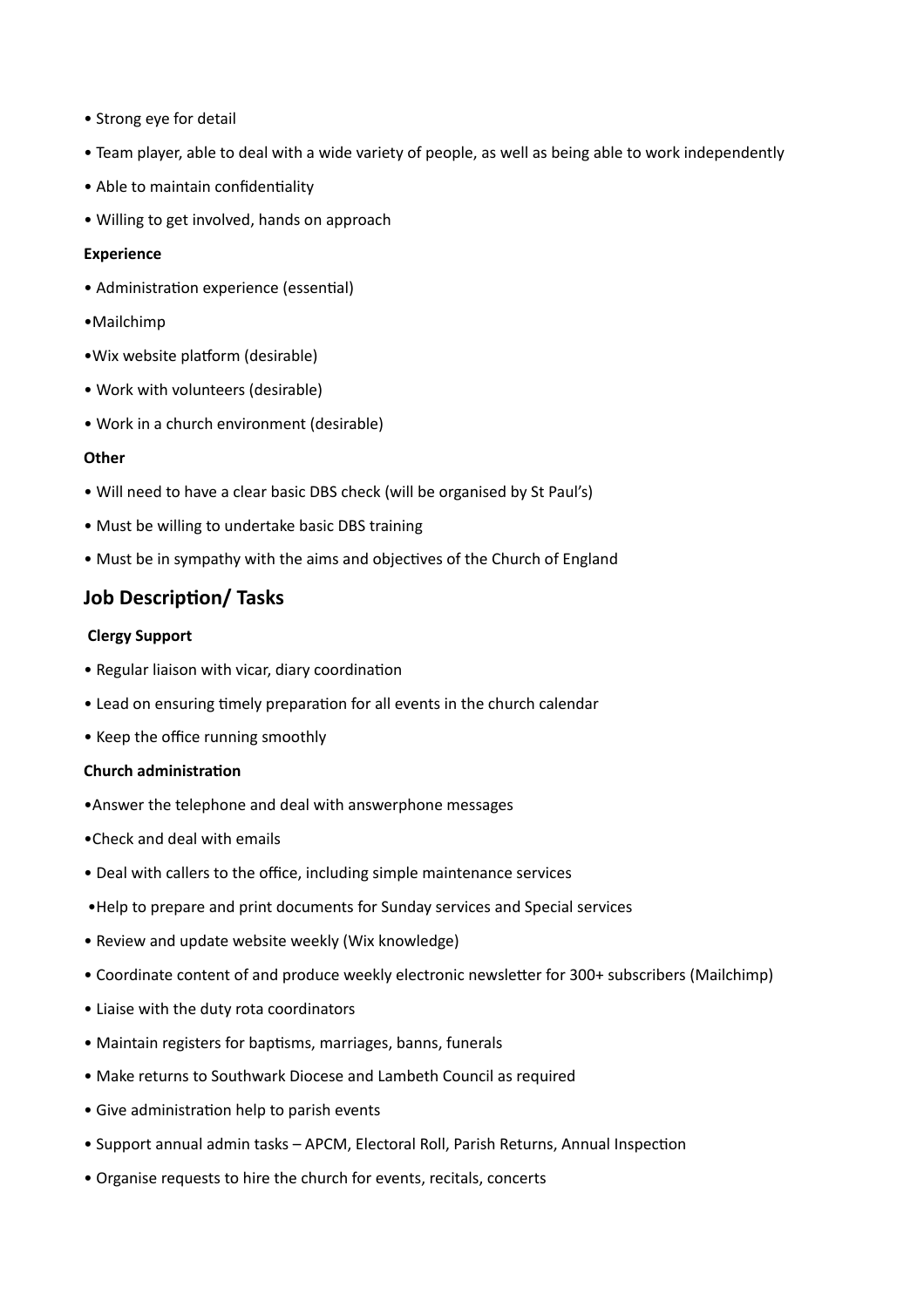• Ensure that the principle of confidentiality and the requirements of GDPR are fully

applied to all work of St Paul's

#### **Office administration**

- Maintaining Church Suite software and optimise its use –calendar, address book, bookings
- File, photocopy, laminate and archive documents as required
- Maintain/ purchase office stationery, equipment and cleaning supplies
- Proofread as required
- Negotiate and oversee office contracts eg phone, internet, photocopier.

#### **Community Centre administration**

- **•** Communicate with people wanting to hire the hall for one off uses, including taking payments, returning deposits, arranging viewings, maintaining diary
- **•** Send out invoices to regular hall users
- **•** Coordinate cleaning schedule with caretaker, providing them with an updated timetable of events

#### **Money matters**

- Liaise with PCC Treasurer (weekly meeting/email)
- Pay and raise invoices
- Monthly return to the Diocese for parish fees
- Prepare monthly bank paying in slip

#### **Safeguarding**

• Support the Parish Safeguarding Team in all aspects of their work

#### **Communication**

- Keep notice boards and signage relevant and attractive
- Coordinate parish publicity and deliveries (e.g. Christmas cards)

#### **General**

•Arrange for minor building, maintenance and repair works to be done in accordance with agreement from the Vicar or churchwardens or Treasurer, including meter readings for utilities.

• The post is subject to references and a basic DBS check (will be organised by St Paul's upon offer of

the post)

**Closing date:** Tuesday 21st June 2022 **Interview date:** Monday 27th June

**Start date:** ideally Tuesday 30th August 2022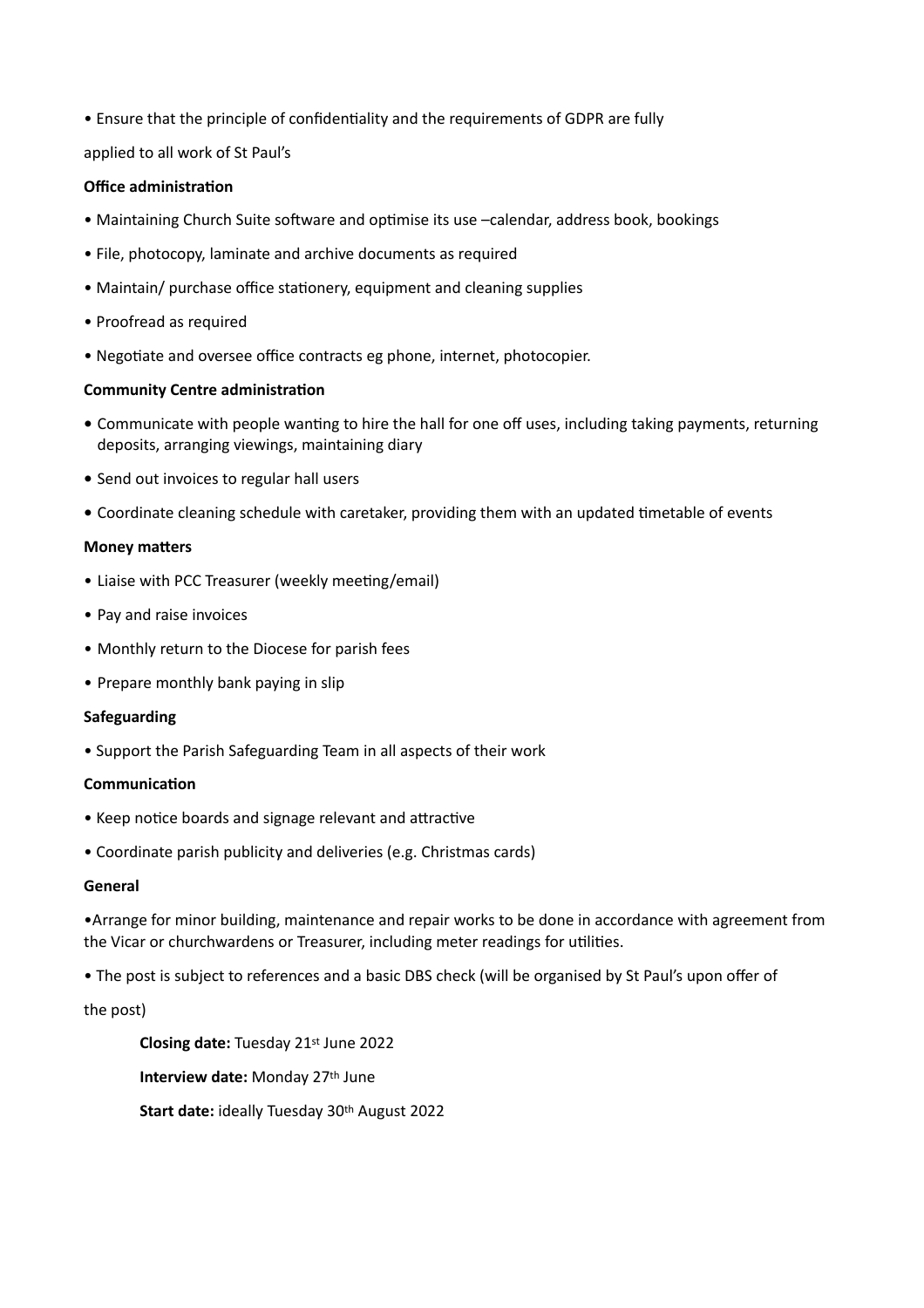#### **PARISH ADMINISTRATOR APPLICATION FORM**

| NAME:                 |                            |                     |
|-----------------------|----------------------------|---------------------|
| ADDRESS:              |                            |                     |
|                       |                            |                     |
|                       |                            |                     |
|                       |                            |                     |
|                       | HOME/MOBILE TELEPHONE NO.  | DAYTIME CONTACT NO. |
| <b>EMAIL ADDRESS:</b> |                            |                     |
|                       | NATIONAL INSURANCE NUMBER: |                     |

## **EDUCATION AND QUALIFICATIONS:**

| SCHOOL/COLLEGE/UNIVERSITY | <b>DATES</b> | <b>QUALIFICATIONS OBTAINED</b> |
|---------------------------|--------------|--------------------------------|
|                           |              |                                |
|                           |              |                                |
|                           |              |                                |
|                           |              |                                |
|                           |              |                                |
|                           |              |                                |
|                           |              |                                |
|                           |              |                                |
|                           |              |                                |
|                           |              |                                |
|                           |              |                                |
|                           |              |                                |
|                           |              |                                |
|                           |              |                                |
|                           |              |                                |
|                           |              |                                |
|                           |              |                                |
|                           |              |                                |
|                           |              |                                |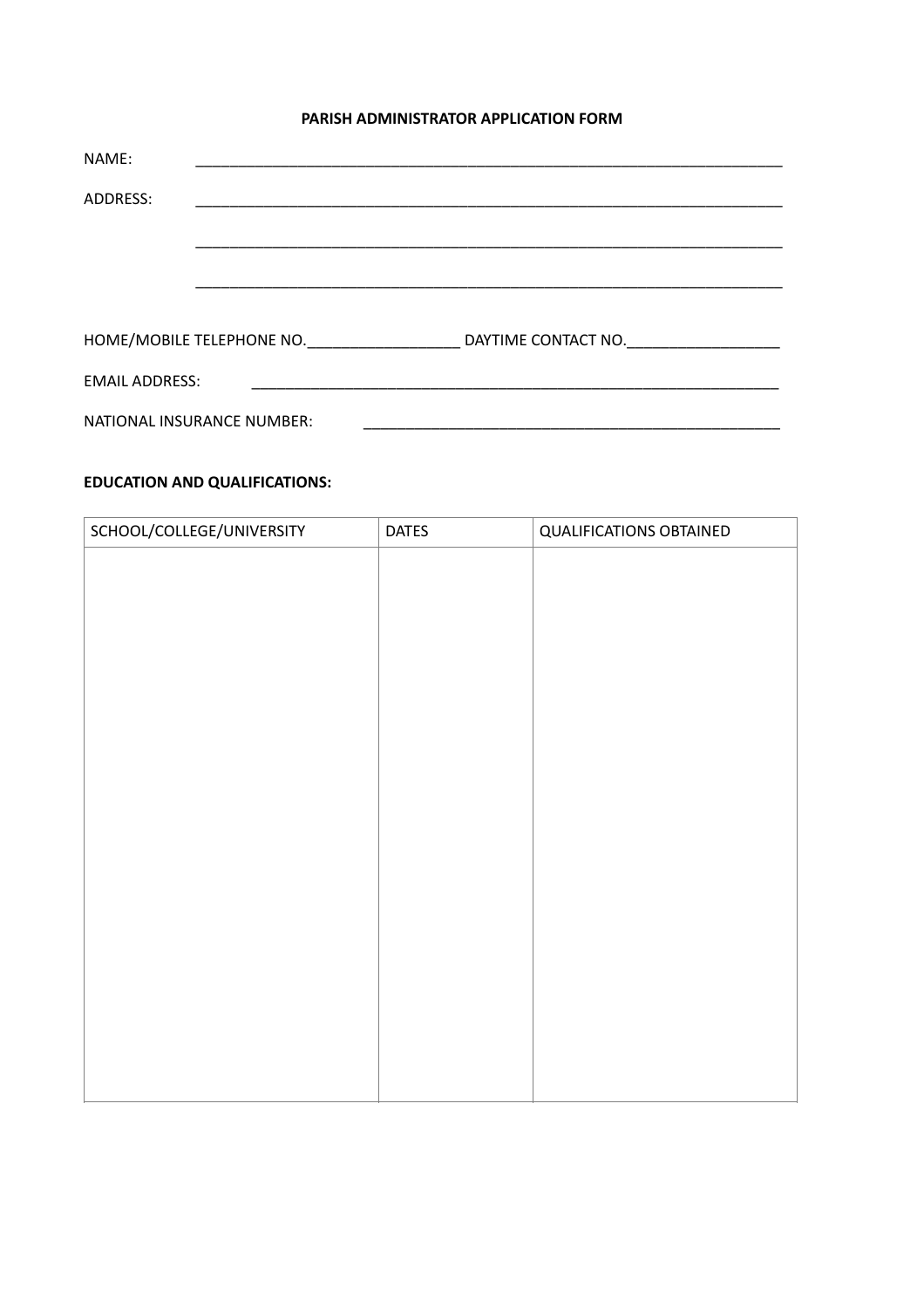| ONGOING PROFESSIONAL<br>DEVELOPMENT | <b>DATES</b> | <b>QUALIFICATIONS OBTAINED</b> |
|-------------------------------------|--------------|--------------------------------|
|                                     |              |                                |
|                                     |              |                                |
|                                     |              |                                |
|                                     |              |                                |
|                                     |              |                                |
| TRAINING COURSES                    | <b>DATES</b> | <b>QUALIFICATIONS OBTAINED</b> |
|                                     |              |                                |
|                                     |              |                                |
|                                     |              |                                |
|                                     |              |                                |
|                                     |              |                                |

#### **CURRENT OR MOST RECENT EMPLOYMENT:**

| Name of Employer:            |                                                                                                                               |
|------------------------------|-------------------------------------------------------------------------------------------------------------------------------|
| Address:                     |                                                                                                                               |
|                              |                                                                                                                               |
|                              |                                                                                                                               |
| Position Held:               |                                                                                                                               |
| Date started:                | Leaving Date: National Assembly Date:                                                                                         |
| Reason for leaving:          |                                                                                                                               |
| Brief description of duties: | <u> 1989 - Johann John Stone, mars et al. 1989 - John Stone, mars et al. 1989 - John Stone, mars et al. 1989 - John Stone</u> |
|                              |                                                                                                                               |
|                              |                                                                                                                               |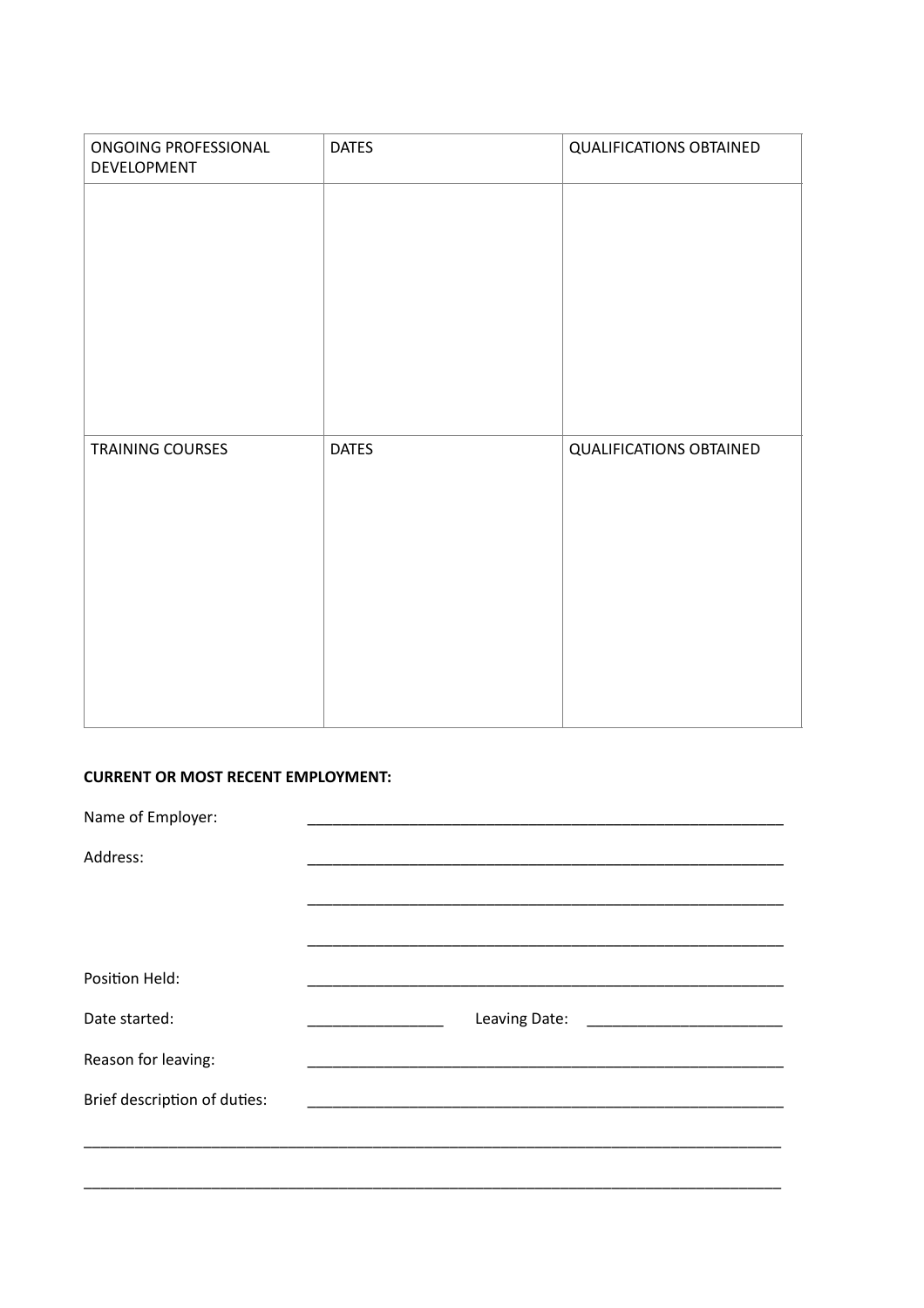#### **PREVIOUS EMPLOYMENT 1:**

| Name of Employer:             |                                                                                                                               |
|-------------------------------|-------------------------------------------------------------------------------------------------------------------------------|
| Address:                      |                                                                                                                               |
|                               |                                                                                                                               |
| Position Held:                |                                                                                                                               |
| Date started:                 |                                                                                                                               |
|                               | Leaving Date:                                                                                                                 |
| Reason for leaving:           |                                                                                                                               |
| Brief description of duties:  |                                                                                                                               |
| <b>PREVIOUS EMPLOYMENT 2:</b> |                                                                                                                               |
| Name of Employer:             | <u> 1989 - Johann John Stone, mars et al. 1989 - John Stone, mars et al. 1989 - John Stone, mars et al. 1989 - John Stone</u> |
| Address:                      |                                                                                                                               |
|                               |                                                                                                                               |
|                               |                                                                                                                               |
| Position Held:                |                                                                                                                               |
| Date started:                 | Leaving Date:                                                                                                                 |
| Reason for leaving:           |                                                                                                                               |
| Brief description of duties:  |                                                                                                                               |
|                               |                                                                                                                               |
| <b>PREVIOUS EMPLOYMENT 3:</b> |                                                                                                                               |
| Name of Employer:             |                                                                                                                               |
| Address:                      |                                                                                                                               |
|                               |                                                                                                                               |
|                               |                                                                                                                               |
| Position Held:                |                                                                                                                               |
| Date started:                 | Leaving Date:                                                                                                                 |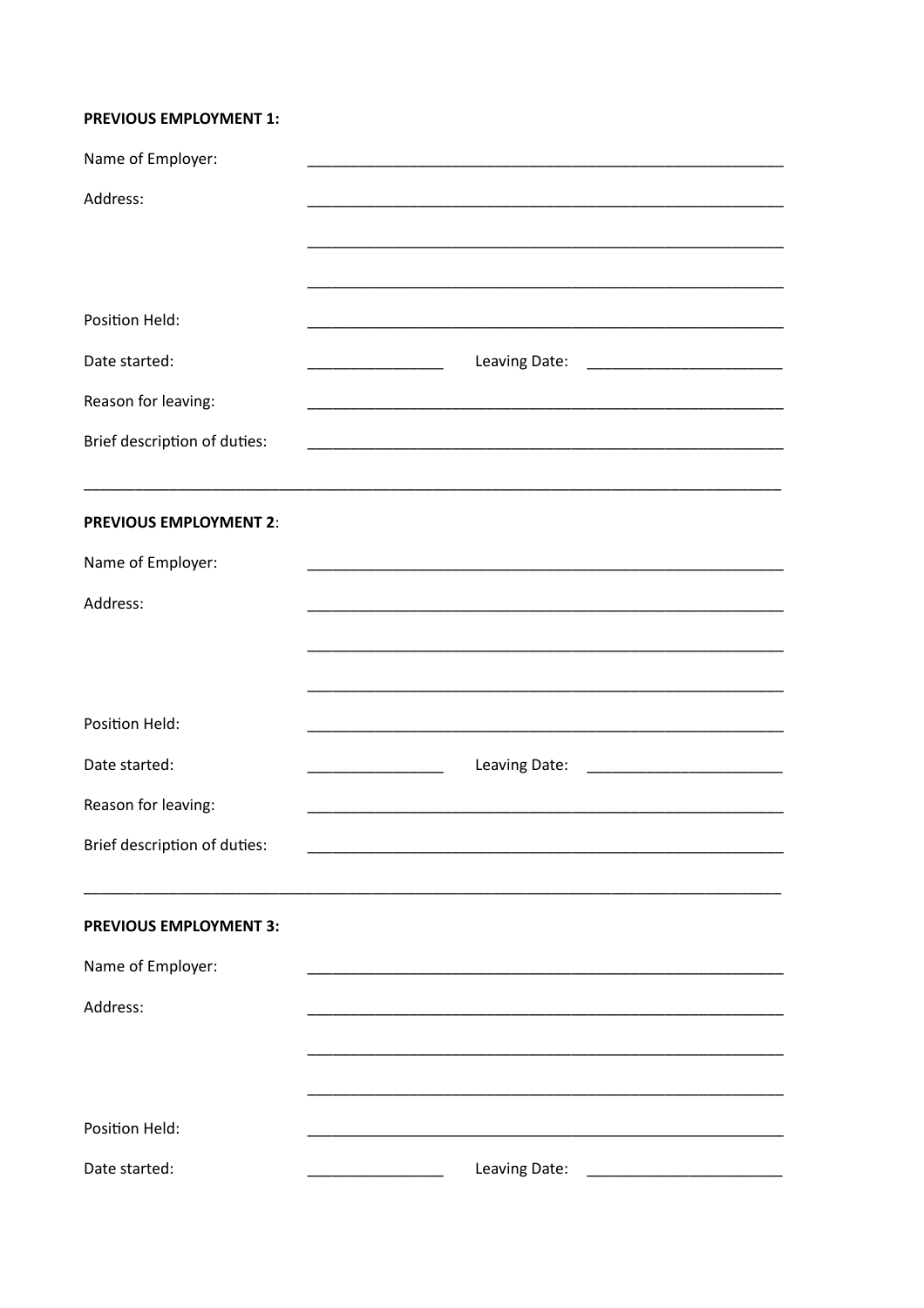| Reason for leaving:          |  |
|------------------------------|--|
| Brief description of duties: |  |
|                              |  |

#### **INFORMATION IN SUPPORT OF YOUR APPLICATION:**

Skills, abilities and experience:

Please use this section to demonstrate why you think you would be suitable for the post with reference to the job description and person specification. Please include all relevant information, whether obtained through formal employment or voluntary/leisure activities.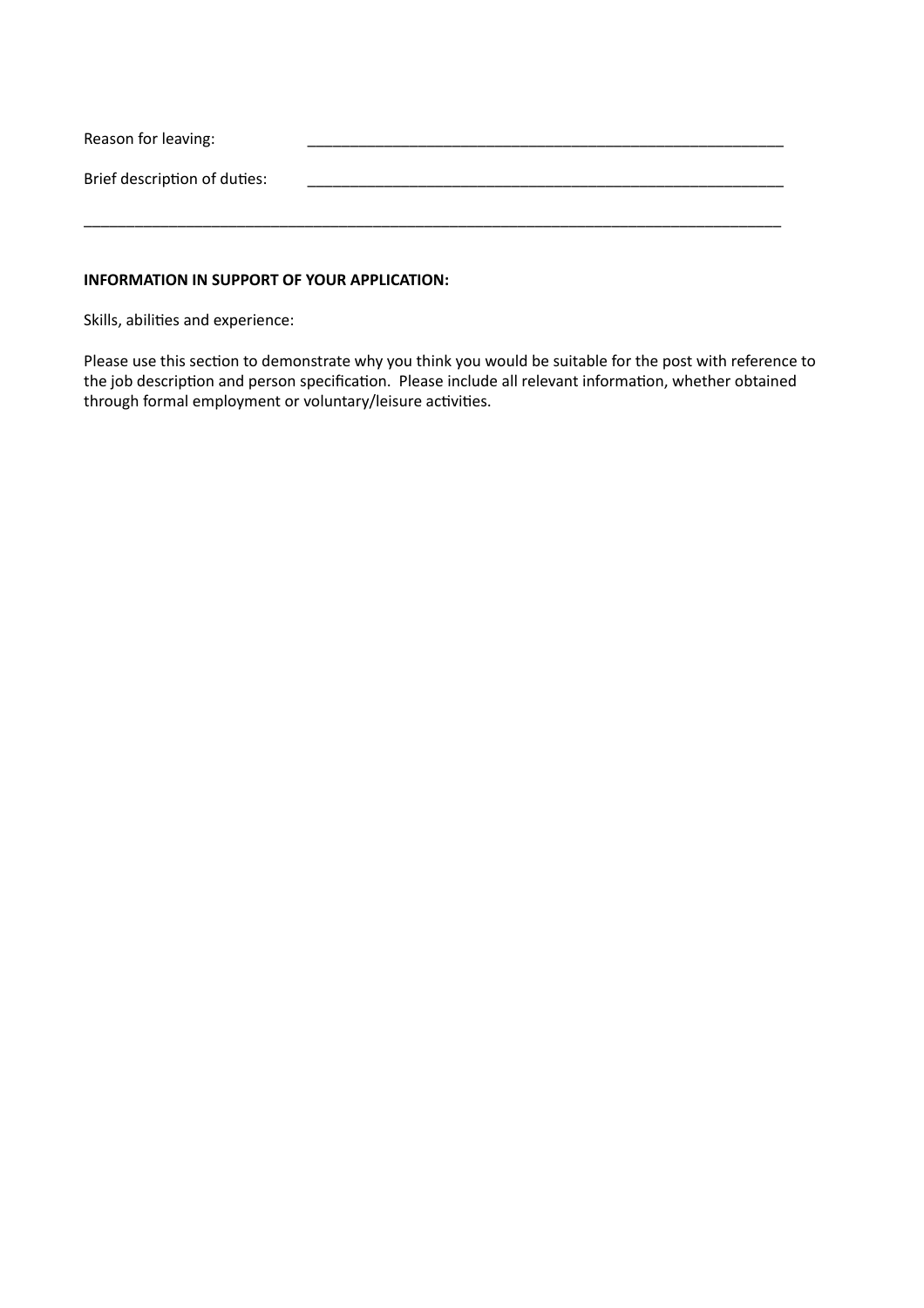#### CONVICTIONS/DISQUALIFICATIONS

To ensure the safety of our parishioners a DBS check must be completed for all positions. A criminal record will not necessarily be a bar to obtaining the post. If a check is returned and reveals any information, this will be discussed with the applicant. The PCC will make a decision as to whether the offer of employment should be withdrawn.

## **Rehabilitation of Offenders Act 1974 (Exceptions)(Amendment) Order 1986**

## **We would draw your attention to the following statement:-**

"Because of the nature of the work for which you are applying, this post is exempt from the provisions of Section 4(2) of the Rehabilitation of Offenders Act, 1974, by virtue of the Rehabilitation of Offenders Act 1974 (Exceptions) Order 1975 and the Rehabilitation of Offenders Act 1974 (Exceptions) (Amendment) Order 1986. Applicants are, therefore, not entitled to withhold information about convictions which for other purposes are 'spent' under the provisions of the Act".

**Please provide details below if you have been convicted of a criminal offence or been the subject of a conditional discharge or probation order.** (Past criminal proceedings are not necessarily an obstacle to taking up a post. This occurs only where the offence/s is/are deemed relevant. Any details will be discussed with you should you be the successful candidate based on your supporting statement, interview and tests).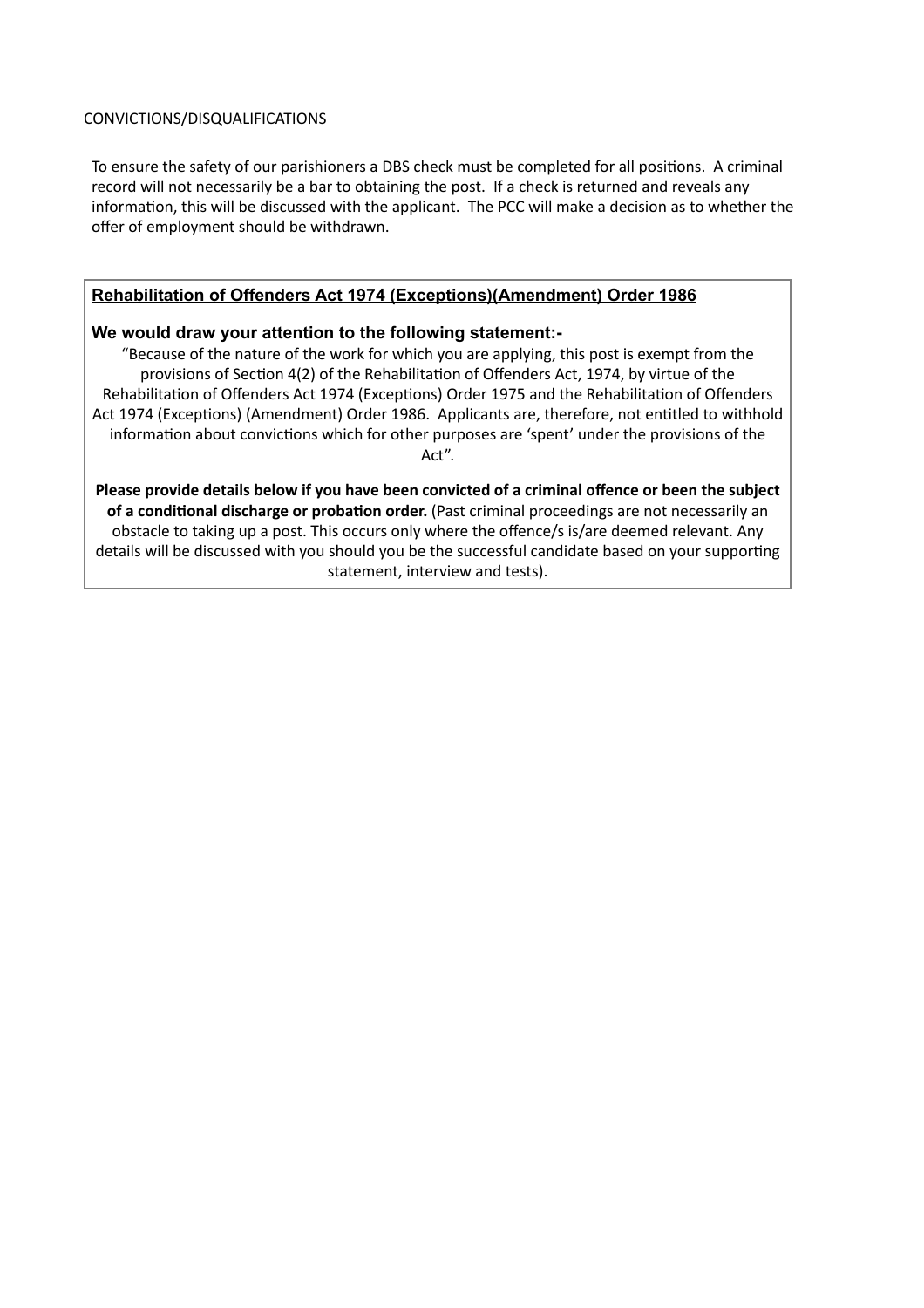Are you subject to any conditions or restrictions relating to your employment in this country? **YES/NO**

If "yes" please use the space below to tell us what these are?

If you need us to make any adaptations for your interview to accommodate any disability you may have please tell us what these should be?

Are you closely related or married to a member of the PCC of St Paul's Church Clapham? Yes/No If yes, please state the name of the PCC member and nature of this relationship below:

If appointed when could you start? Give period of notice in current job if applicable

#### REFERENCES

Please give the details of two references:

| Referee:             |  |  |
|----------------------|--|--|
| Relationship to you: |  |  |
|                      |  |  |
| Address:             |  |  |
|                      |  |  |
|                      |  |  |
|                      |  |  |
|                      |  |  |
| Telephone:           |  |  |
|                      |  |  |
| Email:               |  |  |
|                      |  |  |